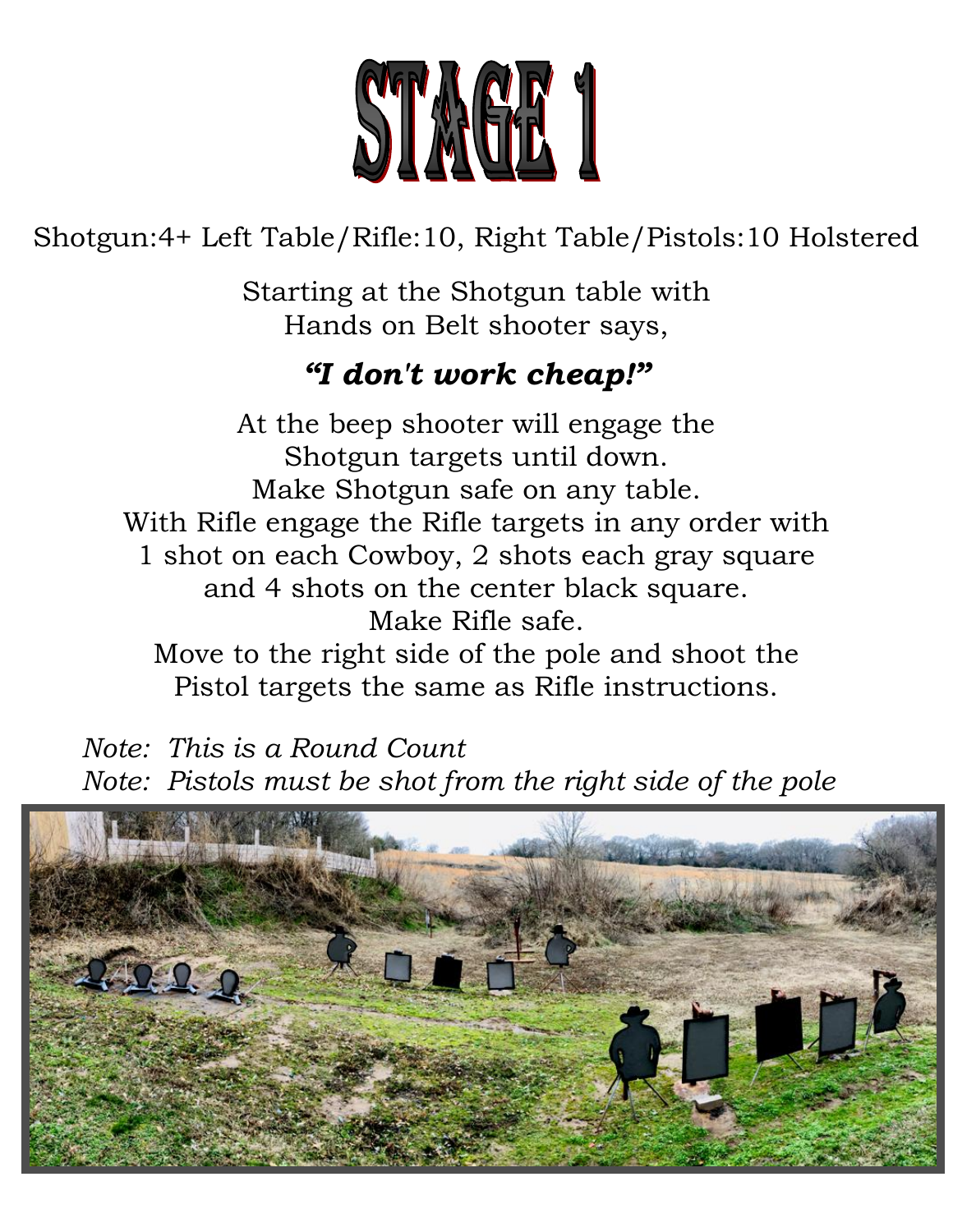

Pistols:10 Holstered/Rifle:10 Left Window/Shotgun: 4+Right Window

Starting at the Left Opening with Hands on Hat shooter says,

# *"My mistake, 4 coffins!"*

At the beep shooter will engage the Pistol targets with 2 identical single tap sweeps *then* 4 shots on the Buffalo. Move to the Left window and shoot the Rifle targets the same as Pistol instructions. Make Rifle safe in any window. Retrieve Shotgun and knock down the Shotgun targets. Make Shotgun safe.

 *Note: May start first sweep on either end.*

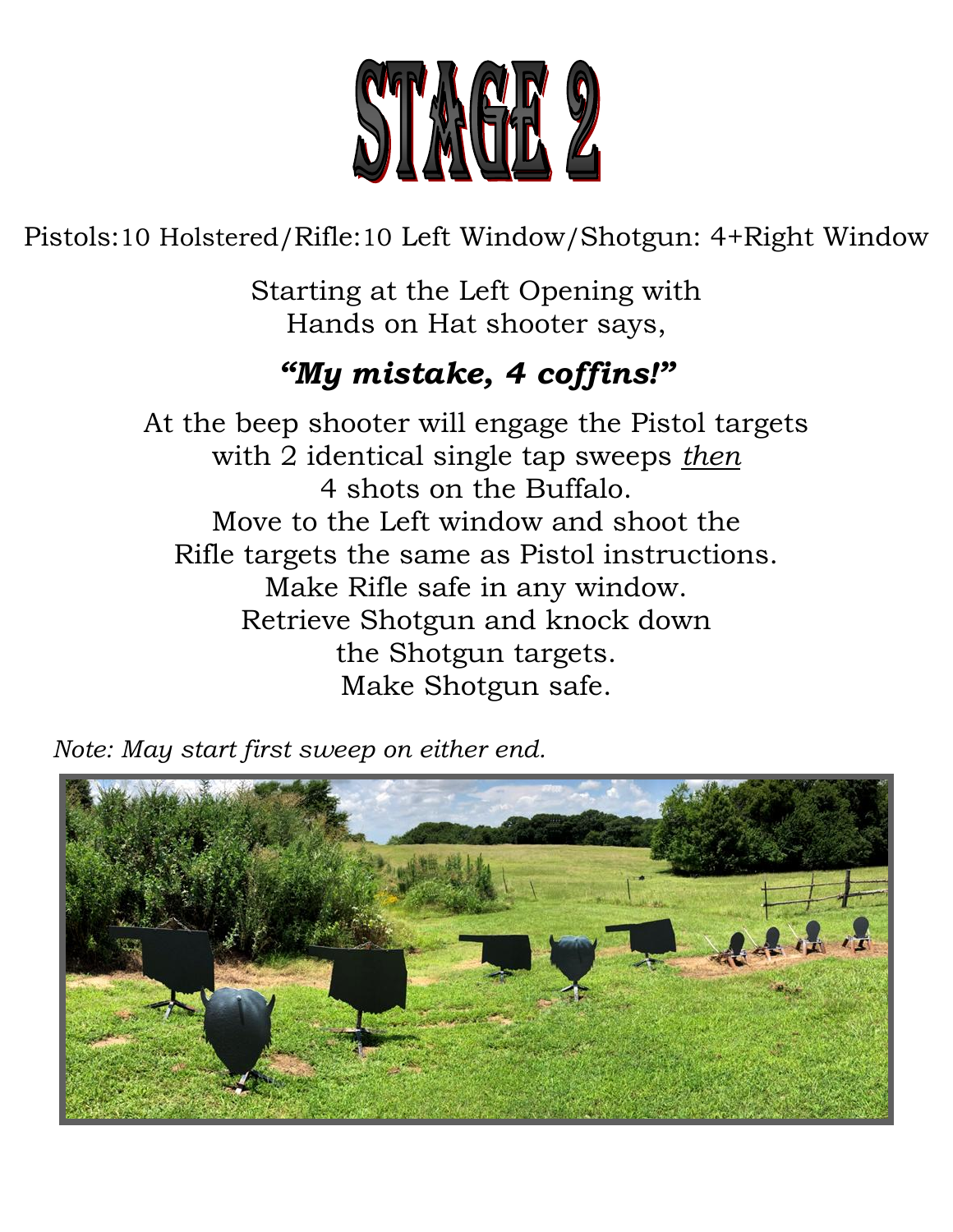

Shotgun: 2+ on Table/Rifle:10, on Table/ Pistols:10, Holstered

Starting behind the table with Shotgun in Hands shooter says,

### *"There's money to be made!"*

At the beep shooter will knock down the Shotgun targets. Make Shotgun safe. Engage the Rifle targets with 3 shots on each target *then* the last shot on the center target. Make Rifle safe. Shoot the Pistol Targets the same as Rifle instructions.

*Note: May be shot in any order but the last shot must be on the center target.* *Note: This is a Stand & Deliver Stage*

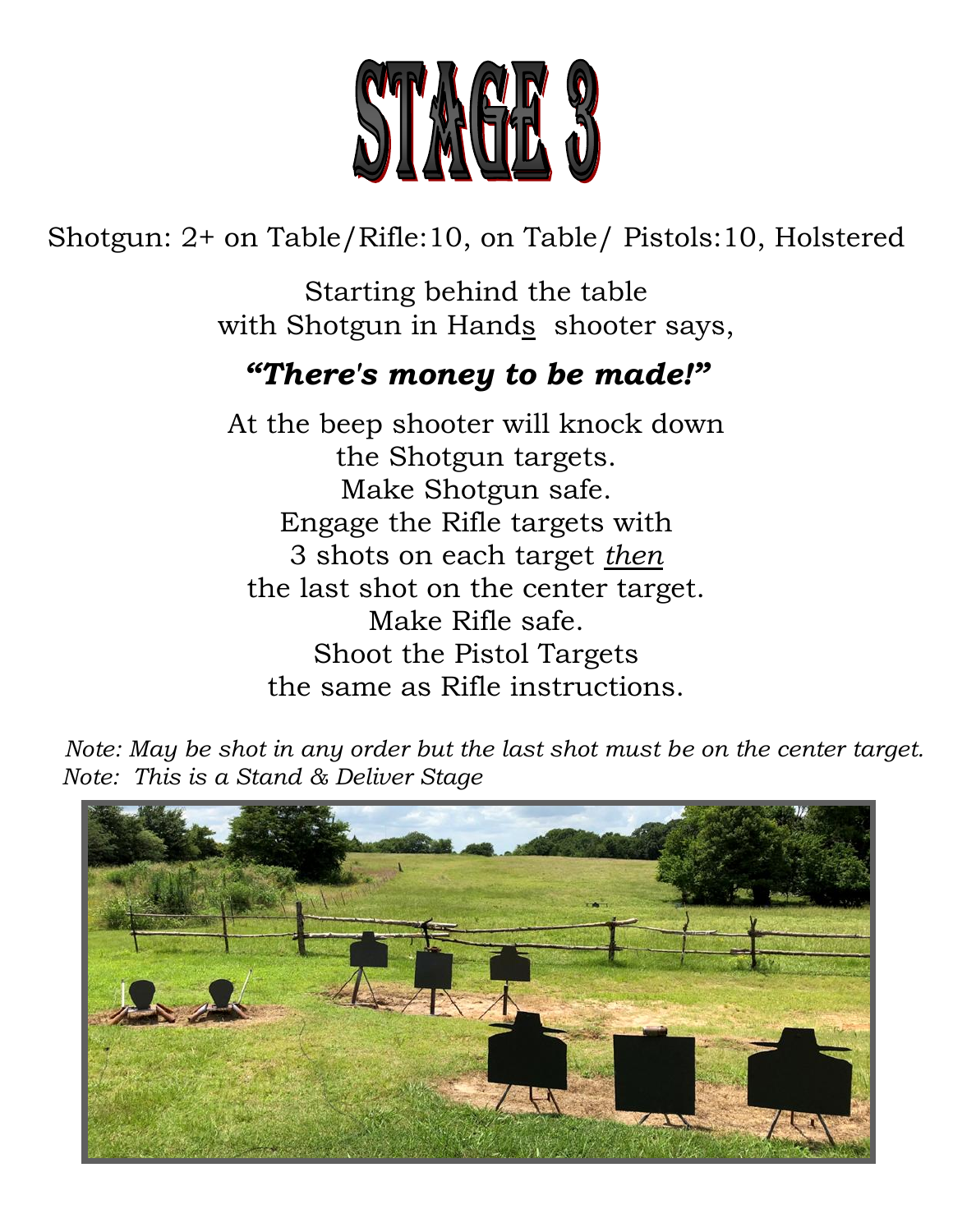

Rifle:10, Left Table/Pistols:10, Holstered/Shotgun:4+ Right Table

Starting with Hands on Staged Rifle Shooter says,

# *"Aim for the heart!"*

At the beep shooter will engage the Rifle targets as follows; Alternate on top or bottom two targets with 1 round on each then switch and continue for all 10 rounds.  $(ex: T-1/T-2/B-1/B-2/T-1/T-2 ... for 10 rounds)$ Make Rifle safe. Move left past the Milk Can and shoot the Pistol targets the same as the Rifle instructions. Retrieve Shotgun and knock down the Shotgun targets. Make Shotgun safe on any table.

 *Note: Each alternate sweep can start on either target. Note: Some part of one boot must be left of the Milk Can when shooting Pistols.*

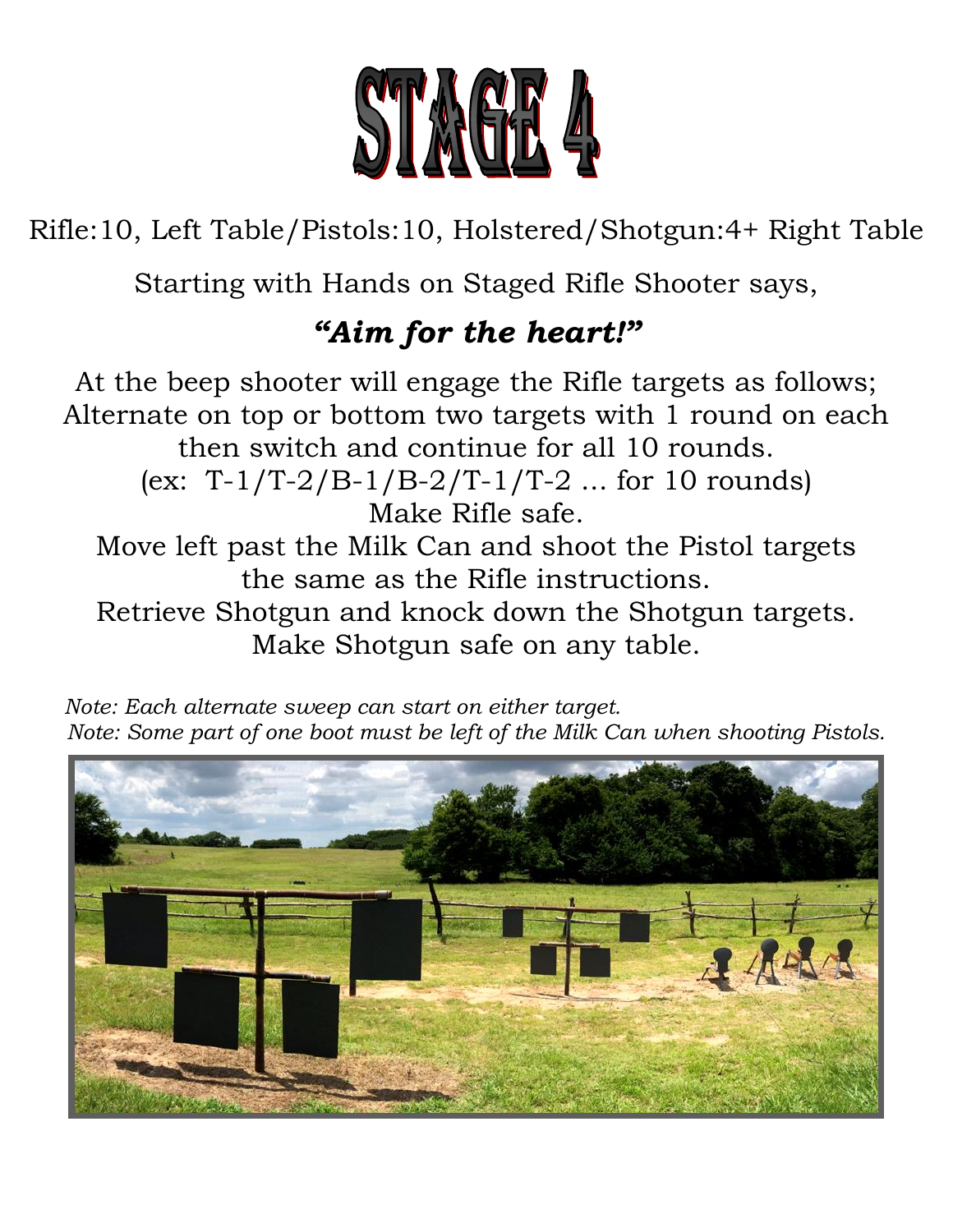![](_page_4_Picture_0.jpeg)

### Pistols:10, Holstered /Rifle:10, Left Table/Shotgun:4+ Right Table

Starting on the Left side of the Post at Texas Surrender shooter says,

### *"Go ahead, load up and shoot!"*

At the beep shooter will engage the Pistol targets in a Continuous Nevada Sweep Double Tapping the Center Target. Retrieve Rifle and shoot the Rifle targets the same as the Pistol instructions. Make Rifle safe on either table. Move to the right table and knock down the Shotgun targets. Make Shotgun safe.

 *Note: Shooter must be on the left side of the post when shooting Pistols.*

![](_page_4_Picture_6.jpeg)